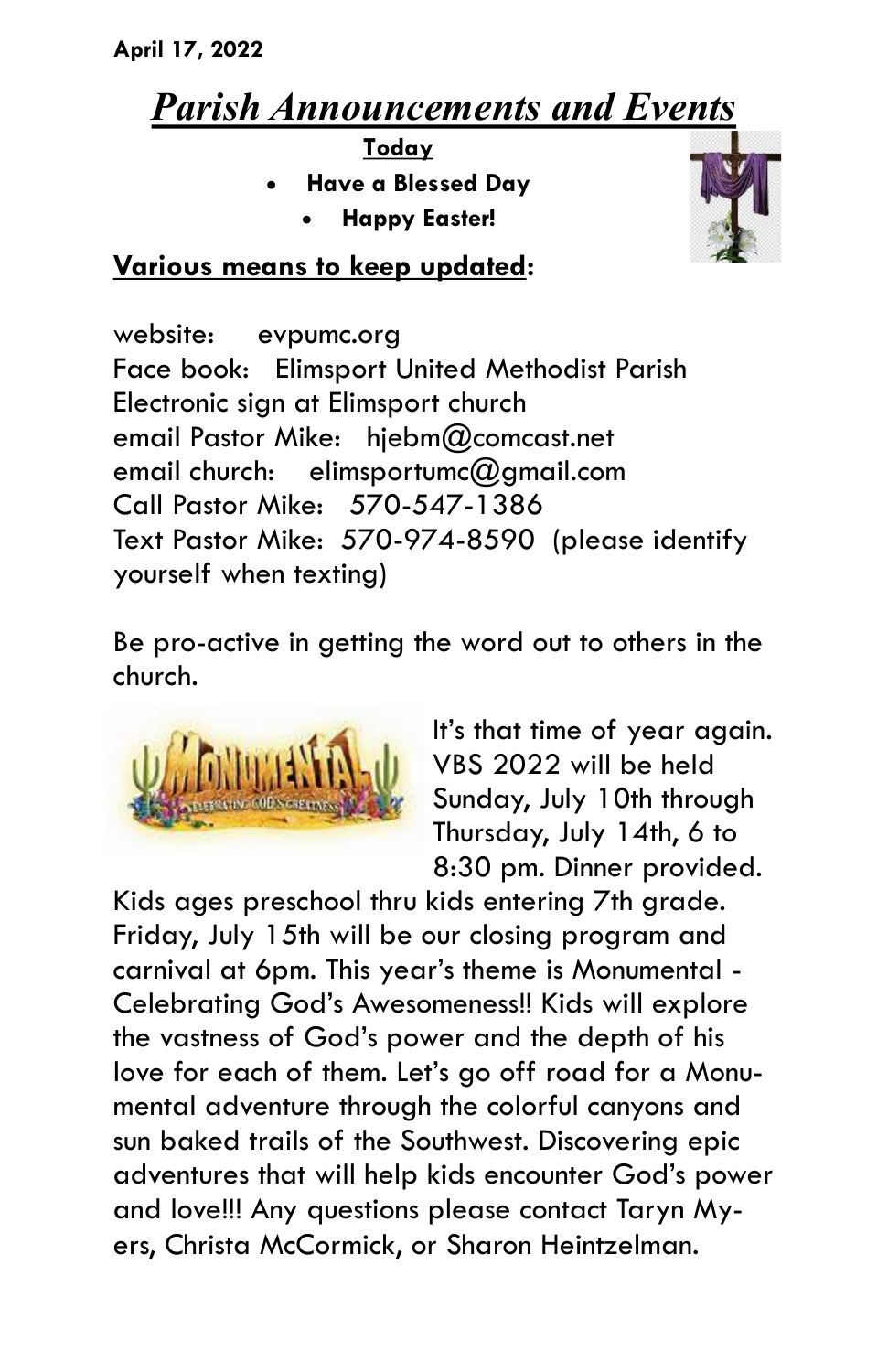If there is any information that is needed to be put in the bulletin, please do not hesitate to contact Jackie, the church secretary at 570-547-7182 (before 8 pm) or by emailing the church at



elimsportumc@gmail.com. **Do not call or text Pastor Mike. Please have information to me by Wednesday morning.**



A huge thank you for the wonderful repose to the Lenten Food Drive! Footprints received a donation of 430lbs & 2oz of food and \$675.00 in monetary donations. It is truly

a blessing, again thank you!

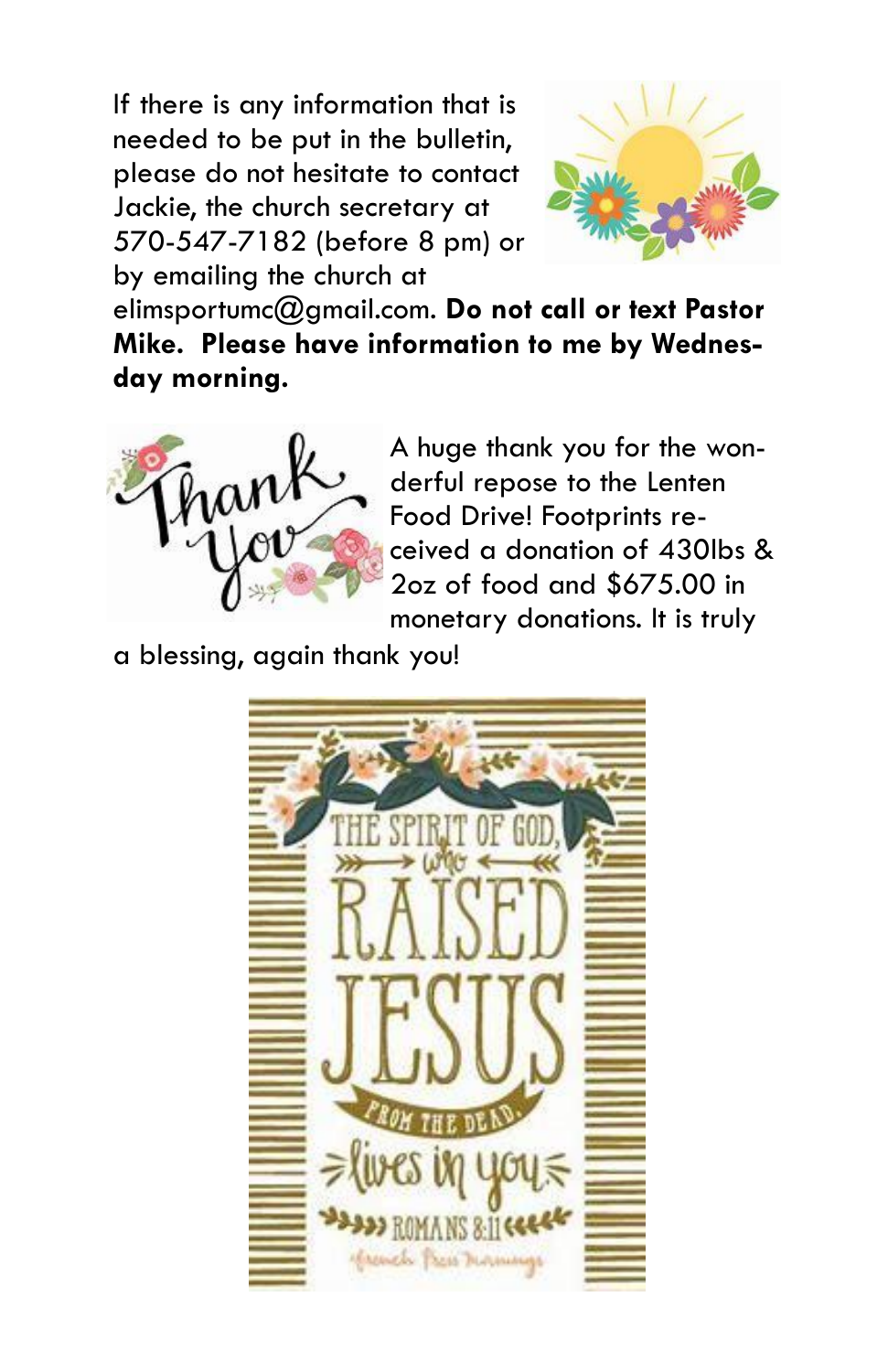## *Elimsport*

*Worship 9:00 Sunday School 10:30*

**Mission Statement at Elimsport UMC**

**We gather together as a community of Christian believers to worship, fellowship, and to learn more about God. By the unity of the Spirit and the support of each other, we are able to reach out to the community and the world.**

Acolyte Schedule:

| 4/17/22 | Jackson & Mallorie           |
|---------|------------------------------|
| 4/24/22 | <b>Garett &amp; Mitchell</b> |





Next VBS meeting will be Sunday, April 24th at 3pm.

Wednesday morning breakfast at the Elimsport church is from **7:30 am to 9:30** am.